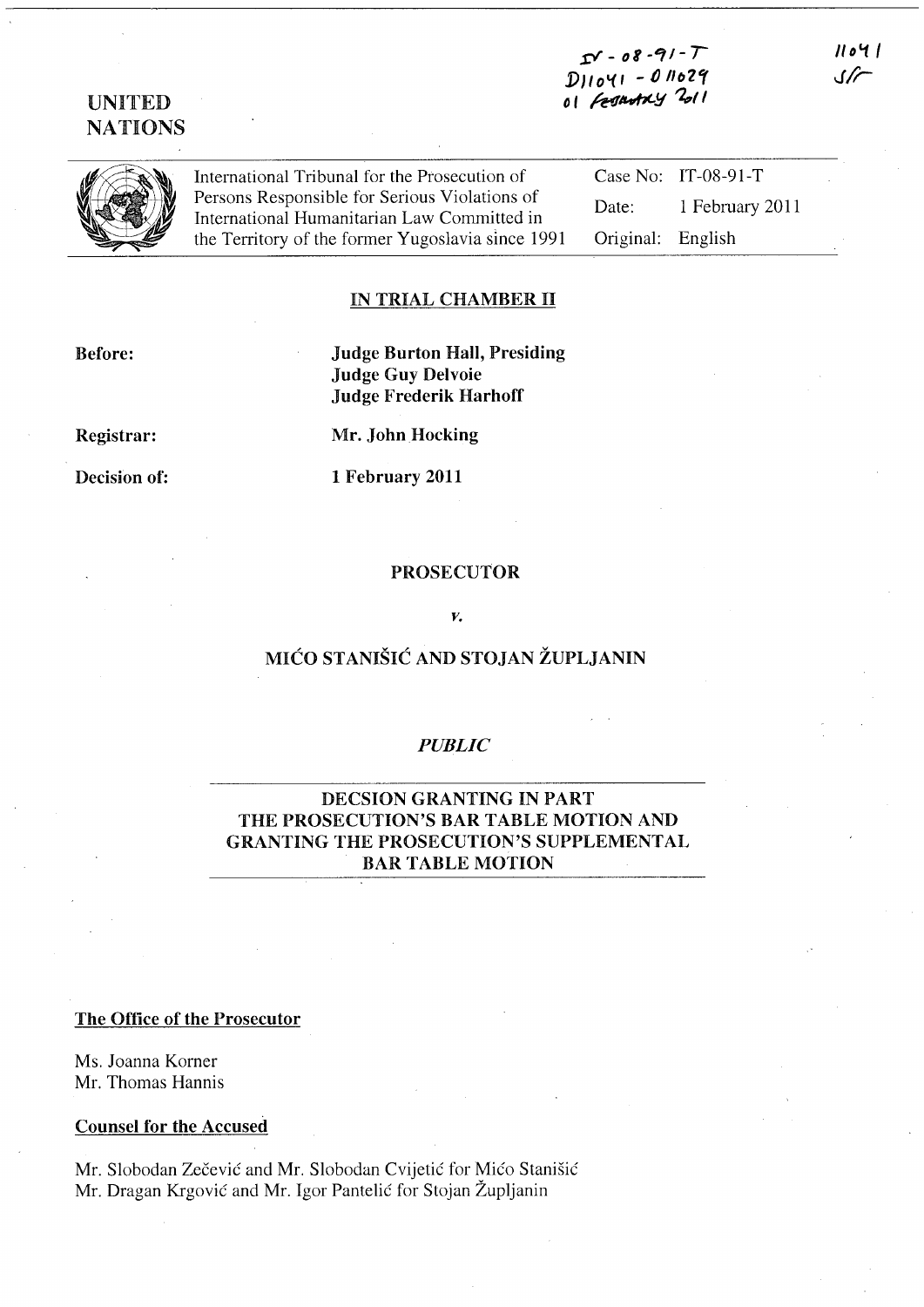# **I.** INTRODUCTION AND PROCEDURAL HISTORY

1. Trial Chamber II ("Trial Chamber") of the International Tribunal for the Prosecution of Persons Responsible for Serious Violations of International Humanitarian Law Committed in the Territory of the former Yugoslavia since 1991 ("Tribunal") is seised of:

- 1) the "Prosecution bar table motion, with confidential annexes A, B, C & D", filed publicly with confidential annexes on 3 December 2010 ("Motion"), whereby the Prosecution seeks the admission into evidence:<sup>1</sup>
	- a. from the bar table of 181 documents contained in Annex A, all on its Rule 65 *ter* list of exhibits, and
	- b. pursuant to Rule 94(B) of the Rules of Procedure and Evidence ("Rules"), 104 documents contained in Annex B.

Annex C and D respectively list video material and statements from the Prosecution's investigator which are also contained in Annexes A and B.

- 2) the "Prosecution's supplemental bar table motion, with confidential annexes", filed publicly with confidential annexes on 25 January 2011 ("Supplemental Motion"), whereby the Prosecution seeks:
	- a. to admit into evidence P1653 and ID327 which have previously been marked for identification;
	- b. to admit into evidence from the bar table the following eleven documents, which have previously been marked for identification: P154, P337, P342, P409, P41O, P985, P999, PlOl1, P1324, P1341 and P1542;
	- c. to admit into evidence from the bar table or, In the alternative, pursuant to Rule 94(B) the following five documents, which have previously been marked for identification: PlOO, P327, PlO09, P1037 and PI613, and
	- d. to add to its Rule 65 *ter* exhibit list and to admit from the bar table PlOl, P483 and P1096, which were shown to witnesses and marked for identification.

<sup>1</sup> Motion, para. 21.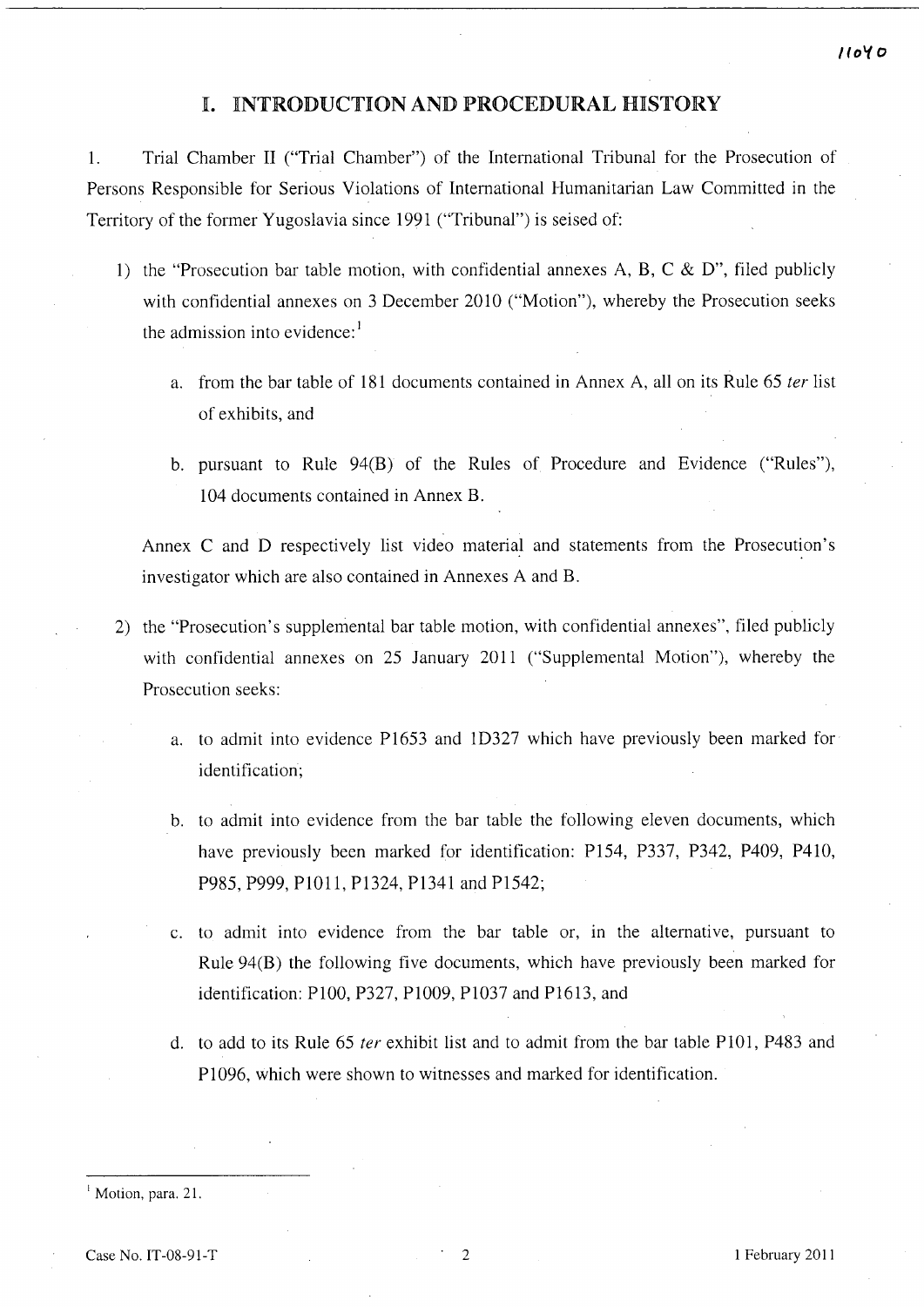2. On 22 December 2010, the Defence of Mico Stanisic and the Defence of Stojan Zupljanin (jointly "Defence"), having been granted additional time, jointly responded, partially opposing the Motion and requesting an extension of the word limit ("Response").<sup>2</sup> On 29 December 2010, the Prosecution sought leave to reply and filed a proposed reply ("Reply").<sup>3</sup>

3. On 26 January 2011, following an order for expedited responses, the Defence of Mico Stanišić and the Defence of Stojan Župljanin jointly responded to the Supplemental Motion, partially opposing it ("Second Response").<sup>4</sup> On 28 January 2011, the Prosecution sought leave to reply and filed a proposed reply to the Second Response ("Second Reply").<sup>5</sup>

# H. SUBMISSIONS

#### 1. Motion

4. Noting that it is approaching the end of the presentation of its case, the Prosecution submits that of the documents on its Rule 65 fer exhibit list which have not been admitted into evidence so far it has "carefully selected documents and videos [...] with significantly higher probative value and relevance" which it seeks to have admitted into evidence.<sup>6</sup> In support of its application, the Prosecution refers to: a) the restrictions on the number of witnesses the Prosecution may call, b) time constraints for the presentation of its case<sup>8</sup> and for the evidence of individual witnesses,  $9^9$  and c) the unavailability of witnesses who may have authored documents or who could provide evidence on the circumstances of their making.<sup>10</sup>

5. The Prosecution argues that "[t]he use of Rule 94(B), and the admission from the bar table, will enhance judicial economy, will not impinge upon the Trial Chamber's ultimate decision-

<sup>&</sup>lt;sup>2</sup> Joint response to bar table motion, with confidential Annexes A, B, C and D, 22 December 2010. See also oral ruling, 15 Dec 2010, T. 18513.

 $3$  Prosecution's leave to reply and reply to joint response to bar table motion, filed confidentially on 29 December 2010.

<sup>4</sup> Joint Defence response to Prosecution's supplemental bar table motion, with confidential annexes, filed confidentially on 26 Jan 2011. See also Order for expedited responses to Prosecution's supplemental bar table motion, with confidential annexes, issued on 25 Jan 2011.

<sup>&</sup>lt;sup>5</sup> Prosecution's motion for leave to reply and reply to joint Defence response to Prosecution's supplemental bar table motion, 28 Jan 2010.

 $6$  Motion, paras 3 and 23. At para. 3, the Prosecution notes "the Trial Chamber's concern about an unmanageable number of documents being admitted through a bar table motion and Rule 94 (B)" and refers to hearings on 27 October 2009, T. 2052, and 4 November 2009, T. 2599. See also Motion, para. 20.

Motion, paras 2 and 4.

x *Id,* paras 2, 4 and 7. .

<sup>&</sup>lt;sup>9</sup> *Id*, paras 2 and 4, where the Prosecution also submits that "[a]lthough the Prosecution has endeavoured to submit as many documents as possible into evidence through its witnesses, time constraints have not always made this possible." <sup>10</sup> *Id*, paras 2 and 11.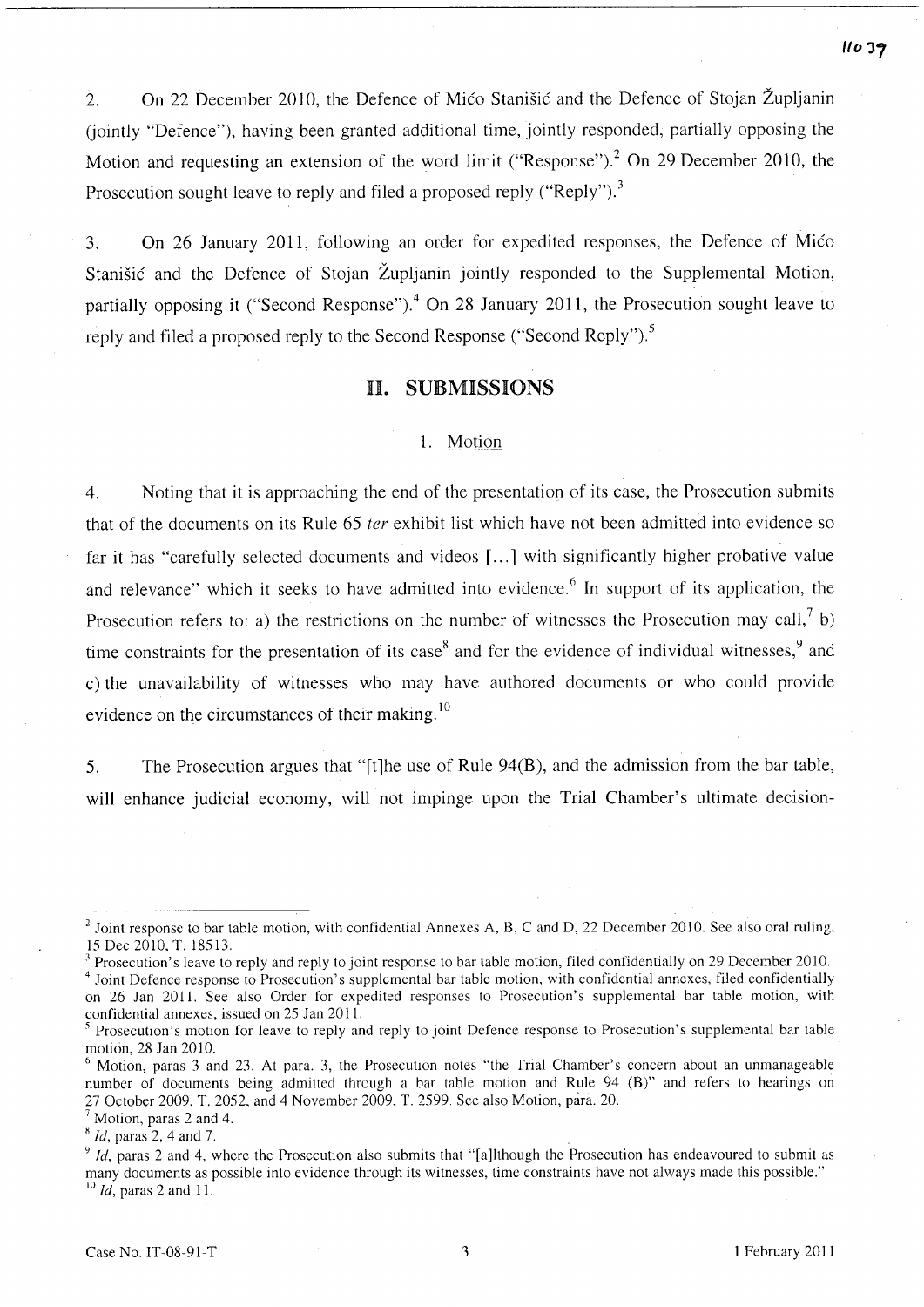making functions considering relevance or authenticity of a document, and will permit the defence to challenge any document so admitted." $\frac{11}{11}$ 

### 2. Response

6. The Defence provide an assessment of each document in Annex A and Annex B. They submit that 43 of the documents are duplicates of documents already in evidence and should, therefore, not be admitted.<sup>12</sup> The Defence further request that the Trial Chamber deny admission into evidence of 72 items in Annex A and 71 items in Annex  $B<sup>13</sup>$ . The Defence contend that these 143 items are inadmissible, arguing, *inter alia,* that a) documents were not shown to a witness during trial, b) there are no indicia whether the contents of the document is true or accurate, c) documents relate to matters outside the geographic, substantive or temporal scope of the indictment,14 d) documents do not comply with Rules 92 *his,* 92 *ter,* 92 *quater* and 92 *quinquies,* <sup>15</sup> e) statements cannot be admitted from the bar table, and f) the Defence has had no opportunity to challenge the documents.<sup>16</sup> The Defence does not oppose admission into evidence of the remaining 100 items.

#### 3. Reply

7. The Prosecution concurs with the Defence submission that certain documents are duplicates of documents already in evidence. However, it notes that one of the 43 docurpents identified by the Defence as a duplicates, Rule 65 *ter* number 3093, is not a duplicate but rather is similar to exhibit P1504, which "is a better version and covers the exact same topic."<sup>17</sup> The Prosecution withdraws these 43 documents from the Motion<sup>18</sup> and they, thus, will not be considered further by the Trial Chamber.

 $11$  Motion, para. 24, where the Prosecution also submits that it is in the interest of justice to "permit the admission of relevant, probative, documentary evidence while at the same time preseving the ability of the defence to challenge such evidence if it so chooses."

<sup>&</sup>lt;sup>12</sup> Response, para. 3 and page 30.

 $13$  Id, para. 4 and p. 30. It is noted that the Defence refers twice to Rule 65 *ter* 249, accepting it once (Response, p. 7) and opposing it once (id, p. 13).

<sup>14</sup>*Id,* para. 5.

<sup>15</sup>*Ihid.* 

<sup>16</sup> Id, para. 3.

 $17$  Reply, paras 6 and 7, referring to exhibit P1504.

<sup>&</sup>lt;sup>18</sup> *Id, paras* 5-7. The withdrawn documents from Annex A are Rule 65 *ter* numbers 586, 1022, 1277, 1331, 1332, 1333, 1336, 1369, 1370, 1371, 1372, 1373, 1374, 1375, 1376, 1377, 1378, 1379, 1380, 1381, 1383, 1384, 1582, 1977,2379, 2628,2705,2706,2708,2709,2710,2711,2712,2713,2714,2766, 2787 and 3093, and from Annex B Rule 65 ter numbers 116,481,2326,2776 and 3010.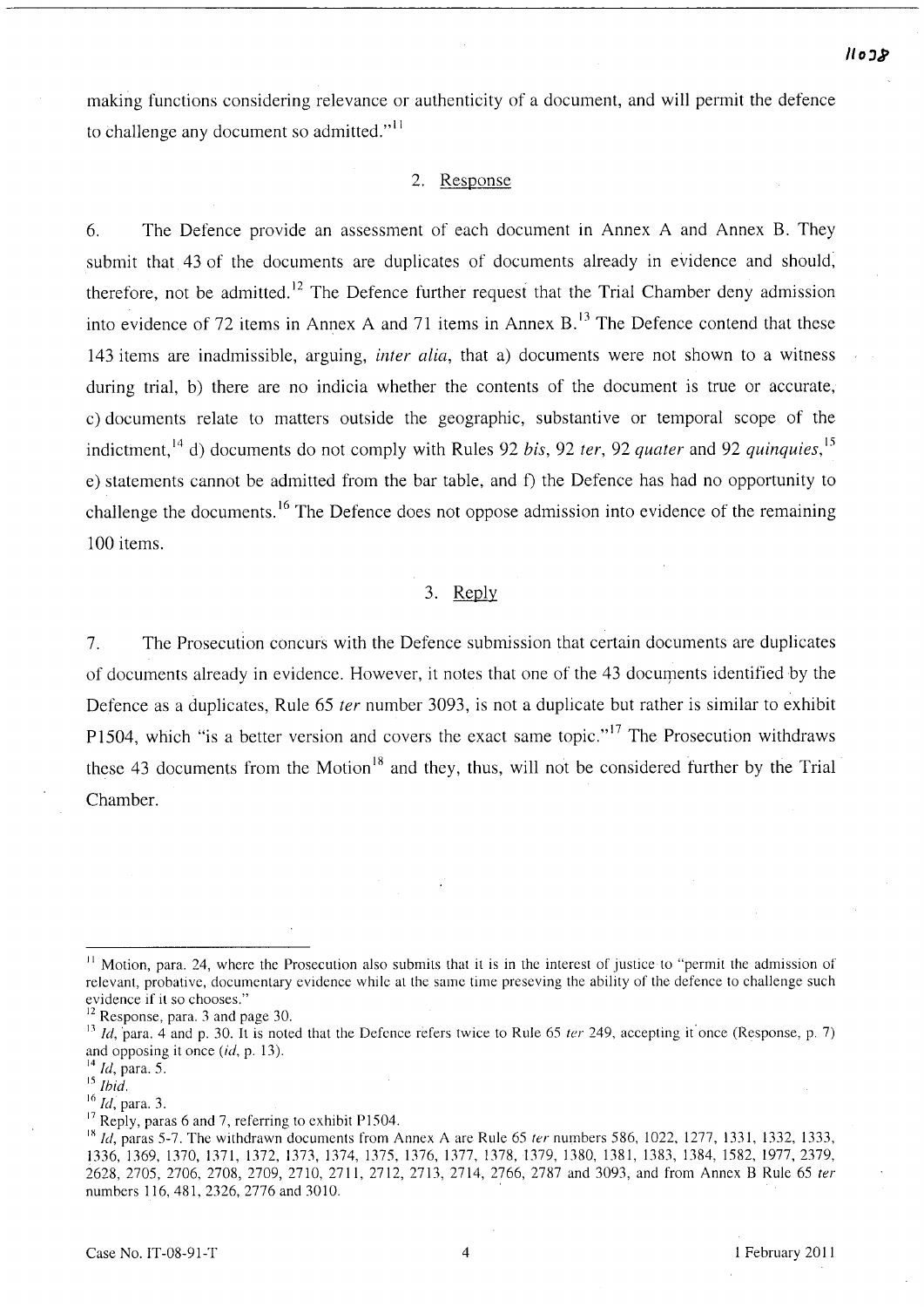8. The Prosecution submits that for many documents the Defence only make "blanket arguments" which are "misguided and misleading".<sup>19</sup> The Prosecution makes specific submissions in respect of the following items, in Annex A, Rule 65 *ter* numbers 42, 2374, 2862, 2866 and 3175, and, in Annex B, Rule 65 *ter* numbers 429, 492, 521 and 1363. <sup>20</sup>

## 4. Supplemental Motion

9. The Prosecution seeks to admit into evidence 21 documents which, when tendered into evidence in court, were marked for identification during the Prosecution's case-in-chief.<sup>21</sup> It submits that these documents are "particularly important to its case".<sup>22</sup> The documents are listed in four annexes. Annex A contains two documents, Pl653 and ID327, which were marked for identification due to translation-related issues.<sup>23</sup> These translations are now available. Annex B lists eleven documents, P154, P337, P342, P409, P41O, P985, P999, PIOII, P1324, P1341 and P1542, the admission of which is being sought from the bar table for reasons specified in the annex.<sup>24</sup> Annex C contains five exhibits, PIOO, P327, PIO09, PI037 and PI613, sought to be admitted from the bar table or, in the alternative, under Rule  $94(B)$  for reasons provided in the annex.<sup>25</sup> Annex D lists three exhibits, PIOI, P483 and P1096, which the Prosecution seeks to add to its Rule 65 *ter* list and to admit into evidence from the bar table for reasons set out in the annex.<sup>26</sup>

# 5. Second Response

10. The Defence do not oppose the admission into evidence of the following documents marked for identification: P154, P327, P409, P410, P483, P999, P1011, P1341, P1653 and 1D327.<sup>27</sup> However, the Defence oppose admission into evidence of the following documents: PIOO, PIOI, P337, P342, P985, PIO09, P1037, P1096, P1324, Pl542 and P1613. It argues that these documents are inadmissible either from the bar table or pursuant to Rule 94(B) and makes specific submissions in respect of each, which the Trial Chamber will address below, where appropriate.

- *25 Ihid.*
- 26 See also id, paras 10-22.
- <sup>27</sup> Second Response, para. 2.

<sup>&</sup>lt;sup>19</sup> Reply, para. 4. See also *id*, para. 8. The arguments which the Prosecution refers to are that a) the document was not shown to a witness during trial, b) the document does not comply with Rules 92 *his,* 92 *ter,* 92 *quater* and 92 *qllinquies,*  and e) the document relates to matters outside the temporal scope of the indictment.

*<sup>20</sup> Id,* paras 9-16.

<sup>&</sup>lt;sup>21</sup> Supplemental Motion, para. 2.

*<sup>22</sup> Id,* para. 3.

 $23$  See also *id*, paras 5-6.

 $24$  See also *id*, paras 7-9.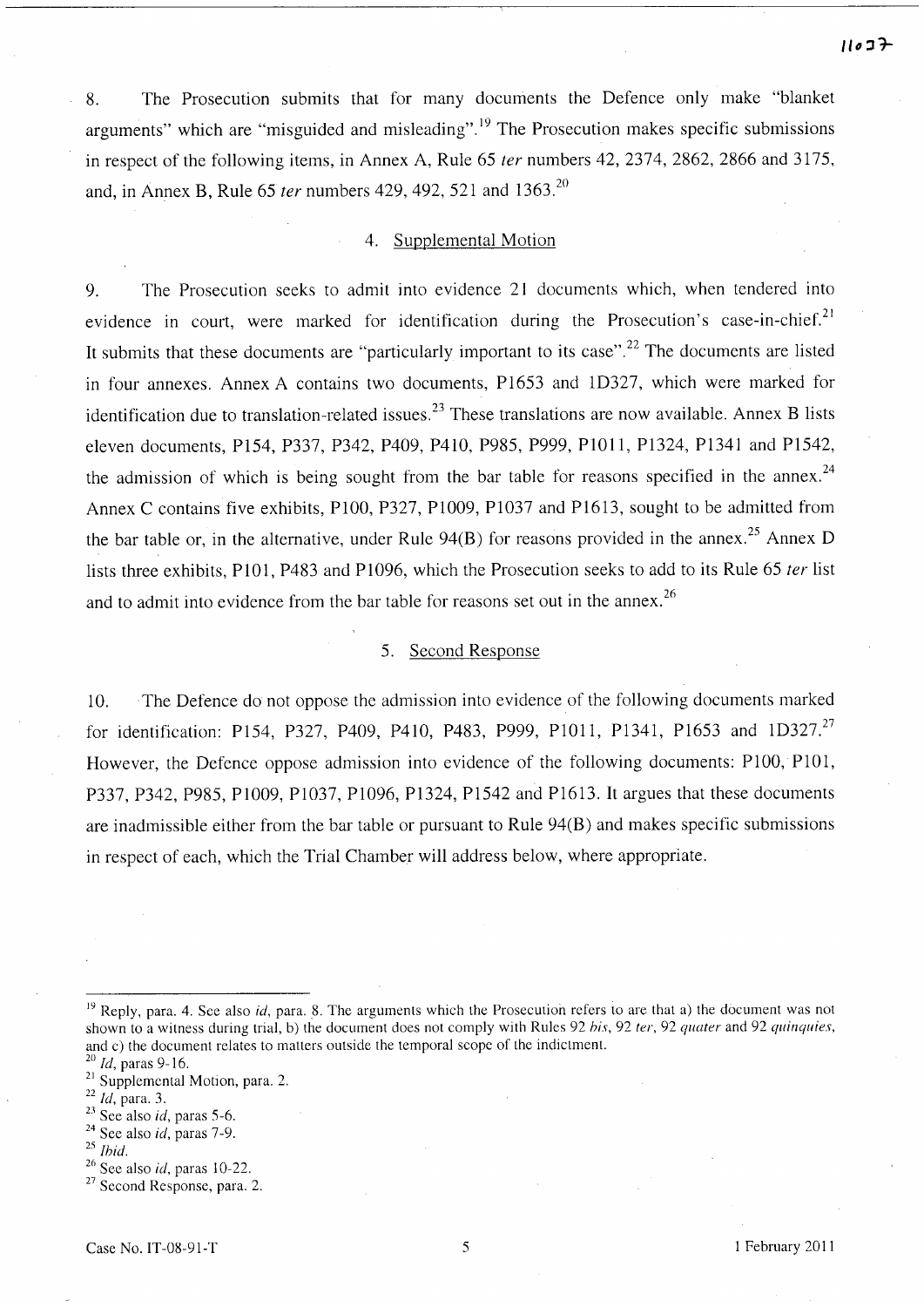## *"0:1'*

#### 6. Second Reply

1l. The Prosecution addresses Defence arguments in relation to P101 and P985. These will be discussed below, where appropriate.

### HI. APPLICABLE LAW

12. Admission of evidence from the bar table is a practice established in the case-law of the Tribunal.<sup>28</sup> Evidence may be admitted from the bar table if it fulfils the requirements of Rule 89, specifically that the item proposed for admission into evidence has sufficient reliability, relevance and probative value in respect of issues in the case.<sup>29</sup> The Trial Chamber recalls that it has previously held that tendering documents through bar table motions at the end of a party's case is a safety clause designed to ensure that documents, which for one reason or another could not be tendered through a witness, can still be included in the trial record.<sup>30</sup> The tendering party must still demonstrate, with clarity and specificity, the relevance of each document and where and how it fits into the party's case.<sup>31</sup> However, even when the requirements of Rule 89 are satisfied, the Chamber retains discretionary power over the admission of the evidence.

13. When tendering documents through bar table motions, the moving party may, where applicable, request the Trial Chamber pursuant to Rule 94(B) to take judicial notice of the documents' adjudicated authenticity. Rule 94(B) was amended on 8 December 2010. It previously empowered the Trial Chamber "to take judicial notice of [...] documentary evidence from other proceedings of the Tribunal relating to matters at issue in the current proceedings". Following the am'endment, the rule only allows the Trial Chamber to take judicial notice of the *authenticity* of documents admitted in previous trials. Recalling Rule 6, the Trial Chamber considers that the amendment does not operate to prejudice the rights of the accused and has, therefore, considered the Motion and the Supplemental Motion on the basis of Rule 94(B) as amended.

14. In its current version, Rule 94(B) creates a rebuttable presumption for the authenticity of a document which was admitted in a previous trial. However, Rule 94(B) does not in itself govern the admission into evidence of documentary evidence. Subsequent admission into evidence is to be

<sup>&</sup>lt;sup>28</sup> See, *e.g., Prosecutor v. Karadžić*, Case No. IT-95-5/18/T, Decision on the Prosecution's first bar table Motion, 13 Apr 2010 *("Karadiic* Decision"), para. 5; *Prosecutor v. Popovic et al.,* Case No. IT~05-SS-T, Decision on Prosecution's motion for admission of exhibits from the bar table, motion to amend the bar table motion, and oral motion for admission of additional exhibits, 14 Mar 2008 ("Popović Decision"), para. 15.

<sup>&</sup>lt;sup>29</sup> Karadžić Decision, para. 5; *Popović* Decision, para. 15; *Prosecutor v. Đorđević*, Case No. IT-05-87/1-T, Decision on Prosecution's motion to re-open the case and exceed the word limit and second motion to admit exhibits from the bar table, 7 Dec 2009, para. 4 ("*Dordević Decision"); Prosecutor v. Milutinović et al*, Case No. IT-05-87-T, Decision on Lukic Defence motions for admission of documents from the bar table, 11 Jun 200S *("Millltinovic* Decision"), para. 7. 30 Hearing, 26 Nov 2009, T. 3S78.

<sup>&</sup>lt;sup>31</sup> Karadžić Decision, para. 6; *Dorđević Decision, para. 4; Milutinović Decision, para.* 10.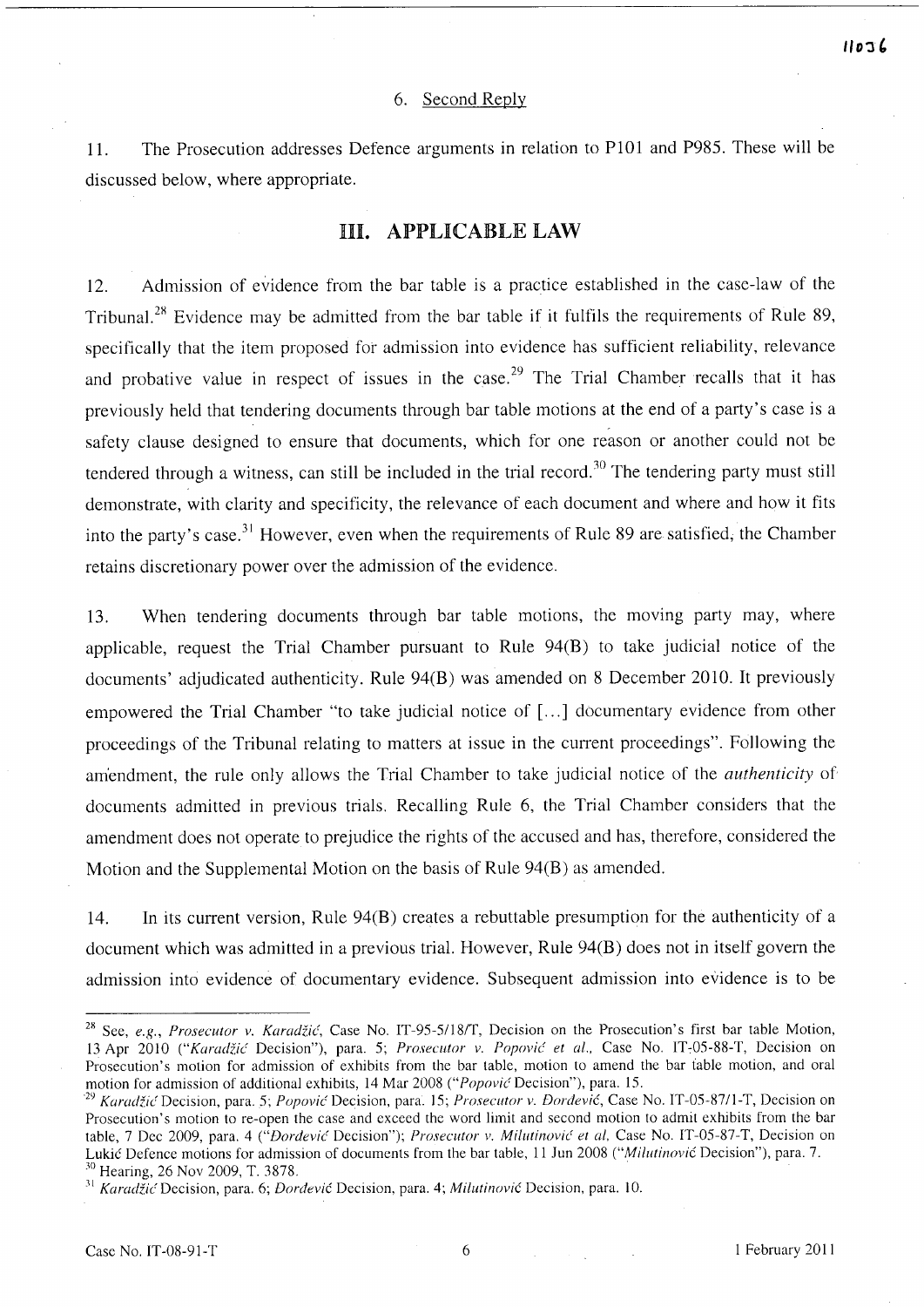$11075$ 

determined, in any case, under Rule 89. The moving party must discharge its burden with regard to relevance in respect of each item proposed for admission into evidence.<sup>32</sup> The fact that a document was deemed relevant in another trial does not mean that it is automatically relevant to the current proceedings.<sup>33</sup> Once the Trial Chamber has determined the authenticity of the document under Rule 94(B), it may then proceed to the issue of admission of the document into evidence under Rule 89. However, even where these conditions are met, the Trial Chamber retains its discretion whether to take judicial notice of and admit the documentary evidence, having particular regard to the rights of the accused.

## IV. DISCUSSION

#### A. Documents to be admitted into evidence

15. The Prosecution submits that Rule 65 *ter* number 3101, which has been uploaded into E-Court, is the same document as Rule 65 *ter* number 3194.<sup>34</sup> Both documents are listed in Annex A with the same ERN. As a result, Annex A contains 180 documents sought for admission into evidence. The Trial Chamber will ignore the Prosecution's request to admit into evidence Rule 65 *ter* number 3194.

16. The Trial Chamber considers that the following 131 documents from Annex A of the Motion are relevant and probative to issues in the case. It is satisfied as to their authenticity for the purposes of Rule 89(C) in light of evidence on the record. These documents will, therefore, be admitted into evidence from the bar table: Rule 65 *ter* numbers 22, 137, 222, 245, 249, 333, 342, 348, 350, 351, 379, 960, 961, 976, 978, 981, 982, 984, 986, 987, 990, 992, 994, 997, 998, 999, 1000, 1001, 1002, 1003, 1004, 1005, 1006, 1007, 1008, 1010, 1012, 1013, 1014, 1016, 1Ol7, 1018, 1021, 1023, 1148, 1160, 1272, 1287, 1297, 1442, 1451, 1467, 1485, 1563, 1947,2054,2091,2098, 2100,2125,2128,2130,2131,2135,2137,2139,2364, 2365, 2373, 2374, 2380, 2381, 2383, 2411, 2438,2439,2457,2460,2464,2466,2469,2471,2475, 2477, 2503, 2570, 2654, 2689, 2700, 2701, 2736,2738,2748,2760,2761,2775,2781,2805,2827, 2851, 2856, 2861, 2866, 2883, 2942, 3008, 3040,3041,3042,3043,3045,3047,3051,3056,3070, 3098, 3101, 3130, 3131, 3133, 3134, 3142, 3l75, 3190, 3191, 3196, 3279, 3365 and 3572.

17. Because English translations have not been provided for Rule 65 *ter* numbers 3199 and 3309, the Trial Chamber will mark the documents for identification and order the Prosecution to provide the translations.

<sup>&</sup>lt;sup>32</sup> Perišić Decision, para. 6.

<sup>11</sup>*Ihid.* 

 $34$  Motion, Annex A, p. 40.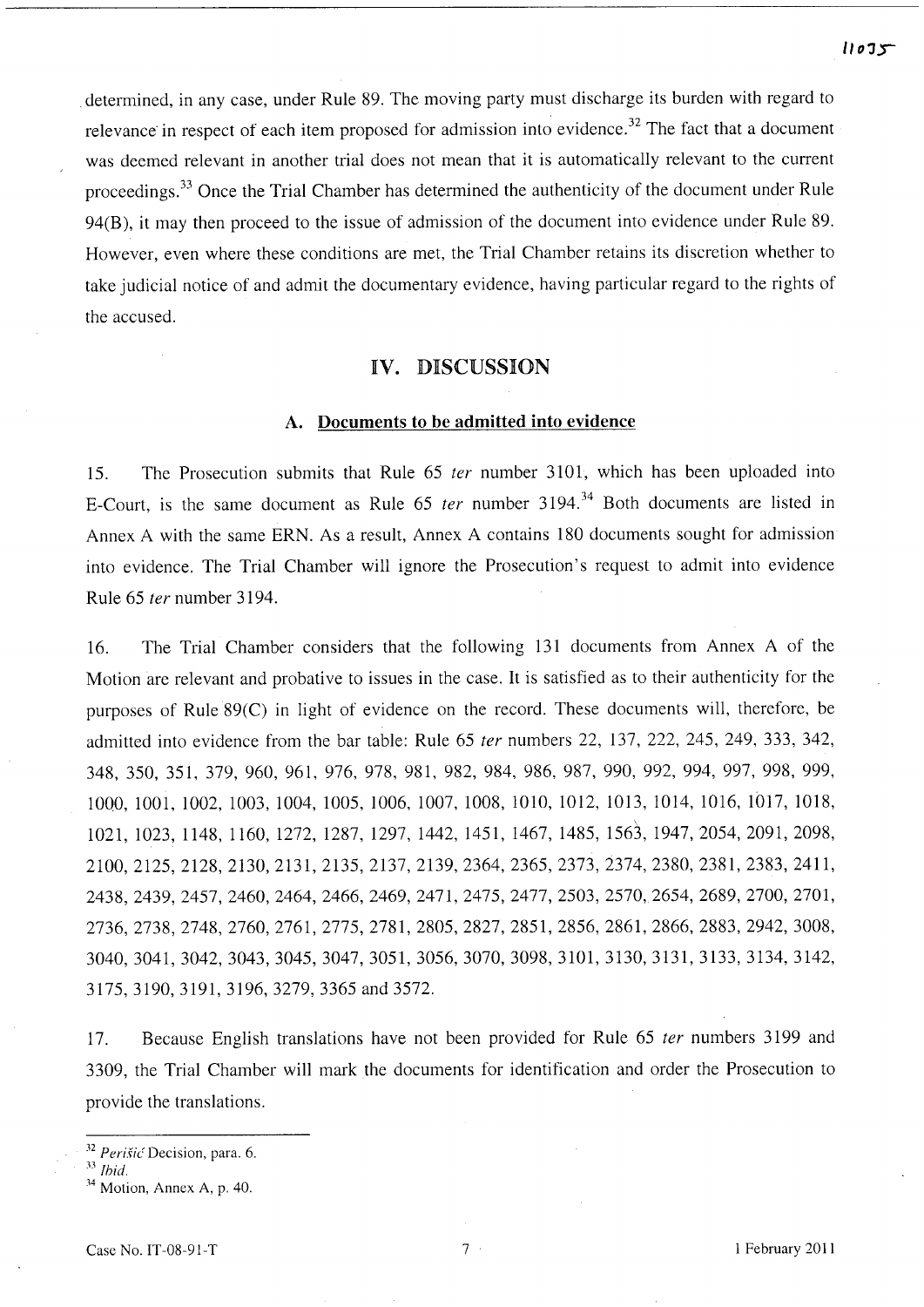18. Of the 104 documents in Annex B of the Motion, the Trial Chamber has found that 93 documents are relevant and probative to the current case. Since these documents have been admitted as evidence in previous cases, it will take judicial notice of their authenticity. The Trial Chamber recalls that Rule 94(B) is not the proper avenue for admission into evidence and will, therefore admit them pursuant to Rule 89. The documents are Rule 65 *ter* numbers 14, 16, 152,220, 256,401,414,416,429,441,487,492,514,521,523,551, 554, 573,581,583,584,627, 685, 747, 759,787,794,817,819,827,828,829,830,832,880,881, 885, 891, 894, 898, 899,900, 901, 904, 906, 907, 909, 910, 912, 913, 1020, 1238, 1241, 1279, 1294, 1298, 1311, 1315, 1320, 1444, 1474, 1478,1611, l726, 1736, l737, 1749, 1970, 1972, 1981, 1993,2109,2301,2327,2331,2484,2504, 2645, 2657, 2773, 2780, 2782, 2848, 2923, 2924, 2925, 3023, 3064, 3067, 3068, 3147, 3363 and 3438.

#### **B. Documents to be denied admission into evidence**

19. The Trial Chamber will deny admission into evidence of the following eleven documents from Annex A of the Motion for the reasons set out below.

20. Rule 65 *ter* numbers 26, 42, 119, 122, 2850 and 2862 are newspaper and press articles. The Trial Chamber considers that such documents are often not sufficiently reliable to serve as evidence unless they have been tendered through a witness. This is not the case with the documents at issue. Trial Chamber, therefore, finds that, as the documents are not sufficiently reliable, it would be inappropriate to admit them from the bar table.

21. Rule 65 *ter* number 289 is a circular letter from the Public Security Station in Prijedor, dated 7 February 1994, stating that Stojan Zupljanin has been appointed advisor to the President of Republika Srpska by Mico Stanisic. Its importance, the Prosecution argues, is that it establishes Stojan Župljanin's position within the RSMUP and that "rather than punishing Župljanin for the crimes that occurred in 1992, Stanisic gave him a promotion.<sup>35</sup> The Defence, in opposing this document, argues that it is outside the temporal scope of the indictment.<sup>36</sup> The Trial Chamber finds that the document concerns an event that occurred after the indictment period and is not relevant or probative to any issue in the proceedings, nor is it relevant as contextual information.

22. Rule 65 *ter* number 2656 is a decision, dated 1 January 1993, by Radovan Karadzic who, in his capacity as President of the Republika Srpska, appoints Mico Stanisic as "republican adviser of the department of the interior". The Prosecution submits that the document "is important to

**I/o** *:1'(* 

<sup>35</sup> Motion, Annex A, p. 30.

<sup>36</sup> Response, p. 13.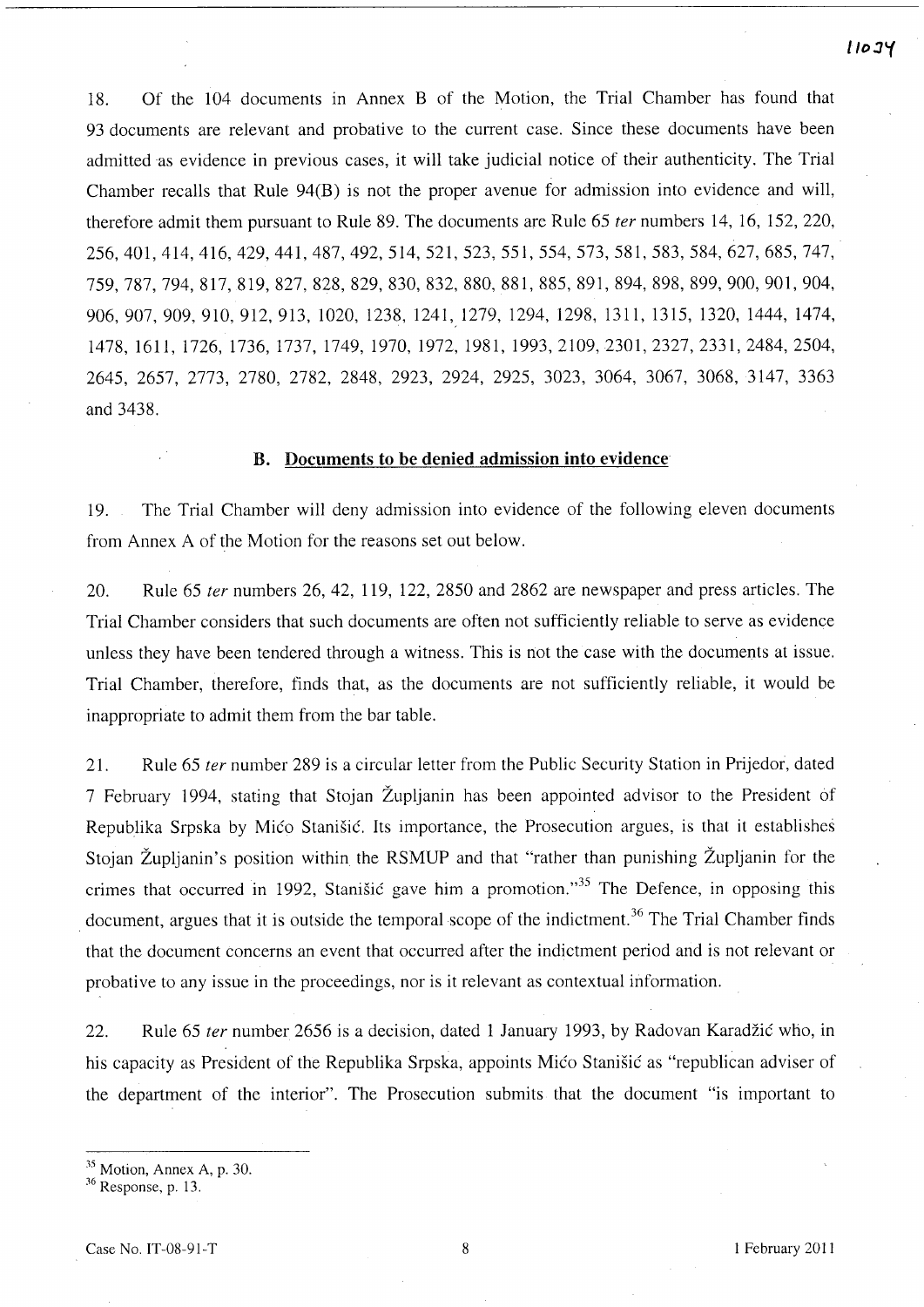establish Mico Stanišic's position within the RSMUP", $37$  The Defence oppose the document as it concerns matters outside the temporal scope of the indictment.<sup>38</sup> The Trial Chamber finds that the document is irrelevant to issues in the case as it relates to an event outside the indictment period.

23. **In** requesting admission of Rule 65 ter number 2660, a communique from Radovan Karadzic to the Main Staff of the Army of Republika Srpska, dated 28 July 1995, the Prosecution submits that the document shows that Radovan Karadzic was aware that the laws of warfare applied to the conflict.<sup>39</sup> The Defence opposes admission of this document. The Trial Chamber considers that the document is inadmissible as it was not issued during the indictment period and does not refer to the events in this case.

24. Rule 65 *ter* number 2876 is a summary of exhibit P1543 made by the Regional Office of the Prosecutor in Bijeljina, dated 11 August 2005. The summary does not add to the Trial Chamber's understanding of P1543 and is, therefore, superfluous.

25. Rule 65 ter number 3208 is the minutes of three days of meetings of the Republika Srpska Assembly in November 1994, totaling more than 350 pages. This document mostly contains discussions on matters of government well outside the scope of the indictment. The Prosecution cites six passages, one to two pages each, as relevant to the case. 40 However, these passages refer to situations outside the scope of the indictment. The Trial Chamber, therefore, holds that the document lacks relevance to the present case.

26. The Trial Chamber will deny admission of the following six documents from Annex B of the Motion for the reasons set out below.

27. The Prosecution submits for admission the following news articles, Rules 65 ter numbers 25, 509, 824, 1288 and 1363. The Trial Chamber recalls its earlier finding in respect of news articles and holds that they are not sufficiently reliable for admission in the present case.

28. Rule 65 ter number 789 is a dispatch from the  $5<sup>th</sup>$  Corps to the  $2<sup>nd</sup>$  Military District command, dated 3 April 1992. The Prosecution submits that the document "is relevant to military preparations prior to the takeover of the municipality of Kljuc" and that it "corroborates evidence

 $37$  Motion, Annex A, p. 36.

 $38$  Response, pp 16-17.

*<sup>39</sup> Id,* p. 17.

 $40$  Motion, Annex A, p. 3.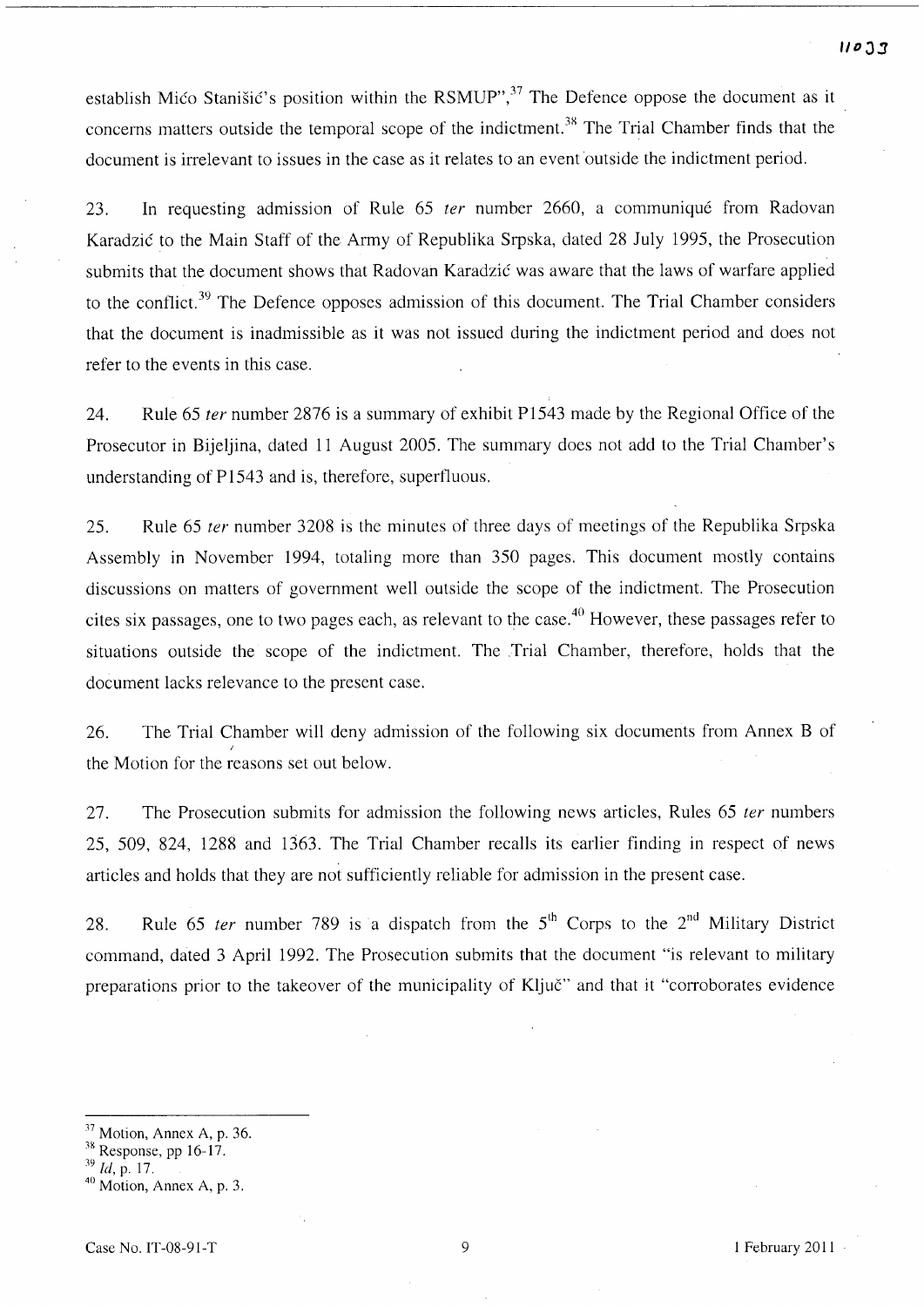already admitted during trial on the same issue."<sup>41</sup> The Trial Chamber finds, however, that the evidence on record is sufficient and considers this document to be superfluous.

#### C. **Supplemental Motion**

29. The Trial Chamber considers all 16 documents in Annexes Band C to the Supplemental Motion to be relevant and probative to issues in the case. Furthermore, it is satisfied as to their authenticity for the purposes of Rule 89(C) in light of evidence on the record. These documents will, therefore, be admitted into evidence.

30. The Prosecution submits that the accuracy of the translation of P1653 has been verified and the document will, therefore, be admitted into evidence.<sup>42</sup> 1D327 was marked for identification pending provision of an English translation. The Prosecution submits that the translation is completed. The document may, therefore, be admitted into evidence and the Prosecution will be ordered to upload the translation into E-Court.

31. In respect of PIOI, the Prosecution submits that it "inadvertently excluded" this document from its 2 February 2010 motion requesting leave to add to its Rule 65 *ter* exhibit list documents which had been shown to witnesses in court and marked for identification.<sup>43</sup> The Prosecution submits that the omission was due to PIOI not having "initially [been] designated as an MFI document in eCourt."<sup>44</sup> The document contains the minutes from a Kotor Varoš War Presidency meeting on 2 February 1992.<sup>45</sup> The Prosecution argues that it is relevant to establish the widespread and systematic nature of the crimes committed against non-Serbs in Kotor Varos as well as the aim of the JCE to remove non-Serbs from the Republika Srpska.<sup>46</sup> The Defence argue that the document is inadmissible as it relates to matters outside the indictment. It is also argued that it would be manifestly unfair to admit it into evidence at this late stage of the proceedings.<sup>47</sup>

32. The Trial Chamber considers that the Prosecution failed to request timely addition to its exhibit list of PIOl. However, it notes the Prosecution submission that it disclosed the document to the Defence in April 2005 and that the Defence elected not to cross-examine Nedeljko Dekanovic, who is mentioned in the document, on the contents thereof.<sup>48</sup> It is also noted that the Prosecution referred to this document in an email of 5 October 2009, indicating to the parties and the Trial

<sup>41</sup> Motion; Annex B, p. 28.

<sup>42</sup> Supplemental Motion, para. 5.

Prosecution's motion for leave to amend its Rule 65 ter exhibit list to add documents marked for identification, with annexes, filed 2 Feb 2010.

<sup>&</sup>lt;sup>44</sup> Supplemental motion, para. 19.

<sup>45</sup>*Id,* para. 14-16 and Annex D.

<sup>&</sup>lt;sup>46</sup> *Id*, para. 20.

<sup>&</sup>lt;sup>47</sup> Supplemental Response, para. 3.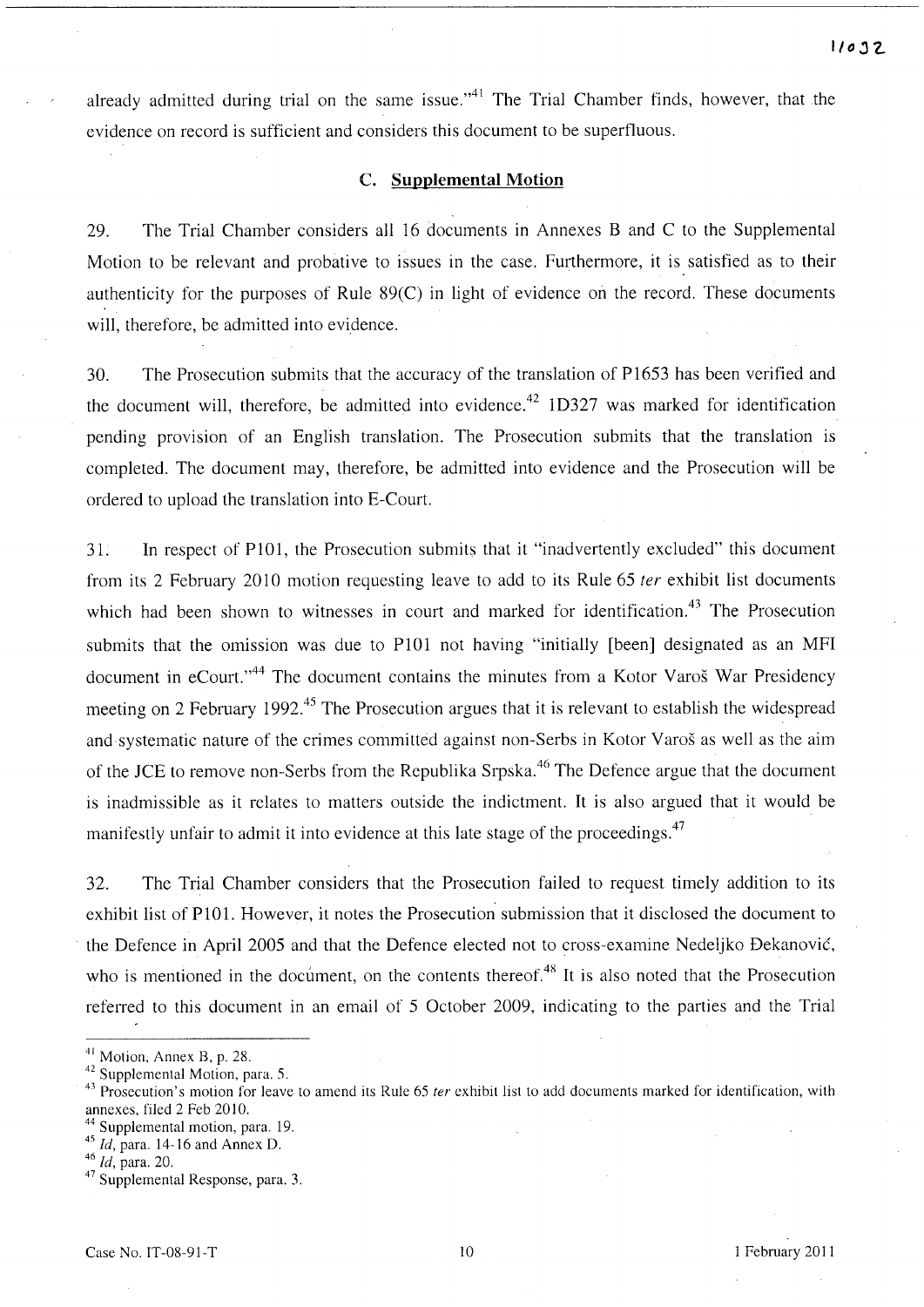Chamber which documents were to be used with the witness. For these reasons, the Trial Chamber finds that it will not cause the Defence undue prejudice to add PlOl to the Prosecution's exhibit list and to admit it into evidence as a relevant and probative document.

33. In respect of P483, the Prosecution submits that it included the document in its 2 February 2010 motion but that it "misidentified" it as P482 in paragraph 16.<sup>49</sup> However, the document was correctly identified as P483 in Annex A of the motion.<sup>50</sup> The Trial Chamber identified the document as P482 in its decision of 15 December 2010 and held, since P482 had already been admitted into evidence, that the request for its admission to be moot.<sup>51</sup> The Trial Chamber did not rule on P483 in the decision. It is noted that the Defence do not oppose this document and that it was authenticated by ST172, who also gave evidence on its contents.<sup>52</sup> For these reasons, the Trial Chamber will grant leave to add the document to the Prosecution's exhibit list and will admit it into evidence.

34. In respect of P1096, the Prosecution submits that the Trial Chamber denied addition to its exhibit list by decision on 14 April 2010.<sup>53</sup> The Prosecution submits that in the interim new evidence has been adduced through the testimony of ST174 on.23 March 2010.<sup>54</sup> It also argues that the document is relevant to the evidence of ST197, who testified on 19 October 2010.<sup>55</sup> Considering that these witnesses had not testified at the time the Trial Chamber ruled, the Prosecution request reconsideration of the decision ruling regarding this document. The Defence opposes this document, stating, *inter alia,* that it would be manifestly unfair to admit it into evidence at this late stage of the proceedings and that the Prosecution "failed to show this document to any witness who could give evidence of Župljanin's actual knowledge of its existence or contents".<sup>56</sup> The Trial Chamber notes that P1096 is an order issued on behalf of Stojan Zupljanin appointing persons to leadership positions within a police brigade. It considers that the document is relevant and probative to issues in the case and sufficiently authenticated by evidence on the record. The Trial Chamber also notes that the Defence elected not to cross-examine ST174 on this document. For these reasons, the Trial Chamber finds that it will not cause the Defence undue prejudice to add PlOl to the Prosecution's exhibit list and to admit it into evidence as a relevant and probative document.

<sup>&</sup>lt;sup>48</sup> Supplemental Motion, para. 21.

*<sup>49</sup> Id,* para. 13.

<sup>50</sup>*Id,* Annex A, p. 8. .

<sup>&</sup>lt;sup>51</sup> Decision granting in part Prosecution's motion to amend its Rule 65 *ter* exhibit list, 15 Dec 2010, para. 1.

<sup>52</sup> STI72, 21 Jan 2010, T. 5289-5290.

 $53$  Decision granting in part the Prosecution's motion of 18 February 2010 to amend its Rule 65 ter exhibit list and denying the supplemental motion of 2 March 2010, para. 53, where the Trial Chamber held that the Prosecution had not indicated reasons for the late addition of, inter alia, this document beyond asserting that it was relevant to the case and that the Prosecution, therefore, had failed to show good cause to amend its exhibit list.

<sup>54</sup> Supplemental Motion, para. 16.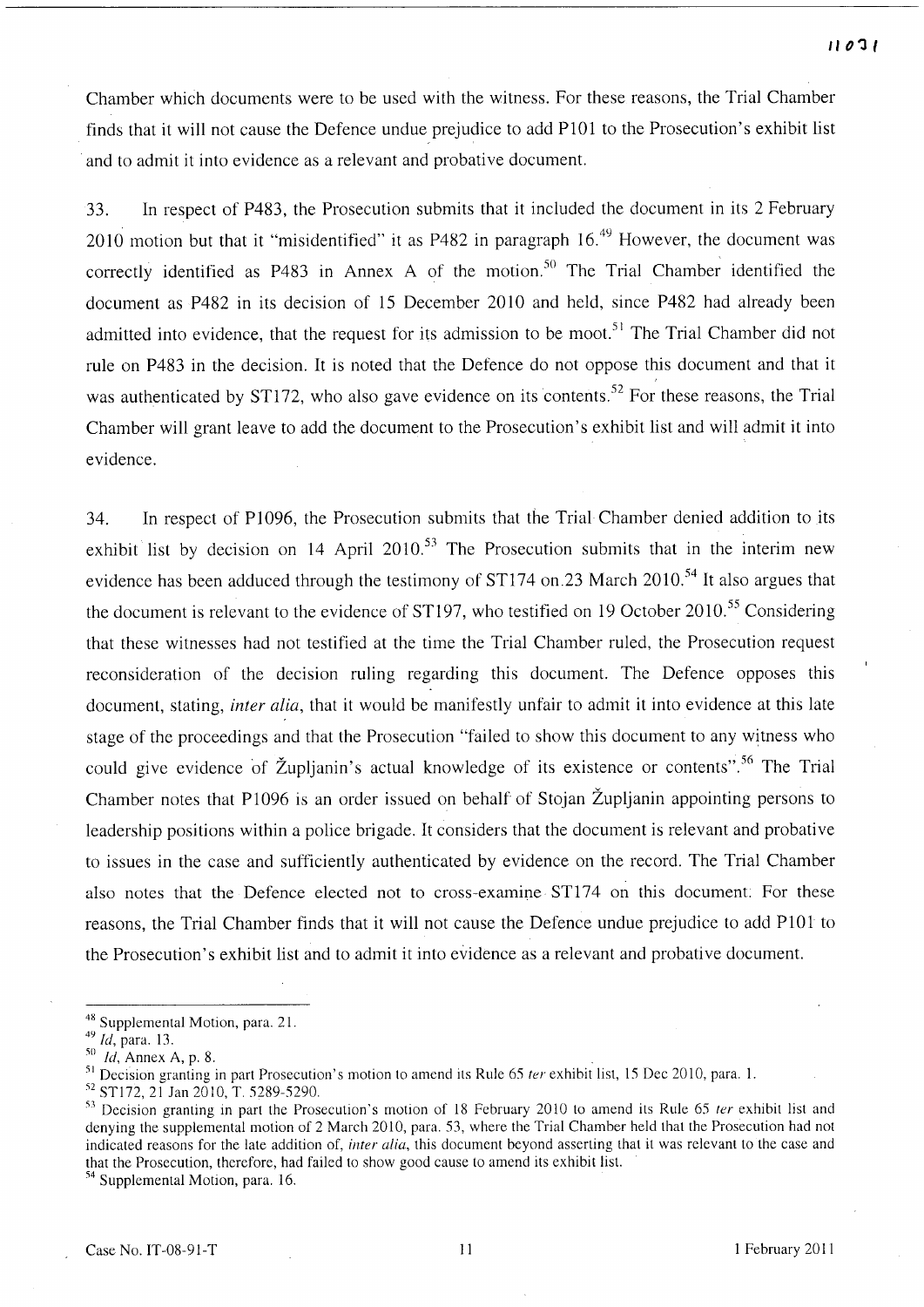#### **v.** DISPOSITION

35. Pursuant to Rules 65 *ter,* 89, 94(B) and 126 *bisof* the Rules, the Trial Chamber:

GRANTS the Defence request to exceed the word limit for the Response;

GRANTS the Prosecution leave to reply to the Response and the Second Response;

GRANTS leave to the Prosecution to add to its exhibit list the documents marked for identification as P101, P483 and P1096;

#### ADMITS INTO EVIDENCE:

- the documents under the following Rule 65 *ter* numbers: 14, 16, 22, 137, 152, 220, 222, 245,249,256,333,342,348,350,351,379,401,414,416, 429, 441, 487, 492, 514, 521, 523, 551, 554, 573, 581, 583, 584, 627, 685, 747, 759, 787, 794, 817, 819, 827, 828, 829, 830, 832, 880, 881, 885, 891, 894, 898, 899, 900, 901, 904, 906, 907, 909, 910, 912, 913, 960, 961, 976, 978, 981, 982, 984, 986, 987, 990, 992, 994, 997, 998, 999, 1000, 1001, 1002, 1003, 1004, 1005, 1006, 1007, 1008, 1010, 1012, 1013, 1014, 1016, 1017, 1018, 1020, 1021, 1023, 1148, 1160, 1238, 1241, 1272, 1279, 1287, 1294, 1297, 1298, 1311, 1315,1320,1442,1444,1451,1467,1474,1478,1485, 1563, 1611, 1726,1736,1737, 1749, 1947, 1970, 1972, 1981, 1993, 2054, 2091, 2098, 2100, 2109, 2125, 2128, 2130, 2131, 2135, 2137, 2139, 2301, 2327, 2331, 2364, 2365, 2373, 2374, 2380, 2381, 2383, 2411,2438,2439,2457,2460,2464,2466, 2469, 2471, 2475, 2477, 2484,2503,2504, 2570, 2645, 2654, 2657, 2689, 2700, 2701, 2736, 2738, 2748, 2760, 2761, 2773, 2775, 2780, 2781, 2782, 2805, 2827, 2848, 2851, 2856, 2861, 2866, 2883, 2923, 2924, 2925, 2942, 3008, 3023, 3040, 3041, 3042, 3043, 3045, 3047, 3051, 3056, 3064, 3067, 3068, 3070, 3098, 3101, 3130, 3131, 3133, 3134, 3142, 3147, 3175, 3190, 3191, 3196, 3279, 3363,3365,3438,3572;and
- the documents marked for identification as P100, P154, P327, P337, P342, P409, P41O, P985, P999, P1009, P1011, P1037, P1324, P1341, P1542, P1613, P1653, 1D327;

MARKS FOR IDENTIFICATION the documents under Rule 65 *ter* numbers 3199 and 3309 pending provision by the Prosecution of English translations;

ORDERS the Prosecution to upload into E-Court the English translation of ID327; and

<sup>55</sup> *Ibid.* 

<sup>56</sup> Second Response, para. 3.